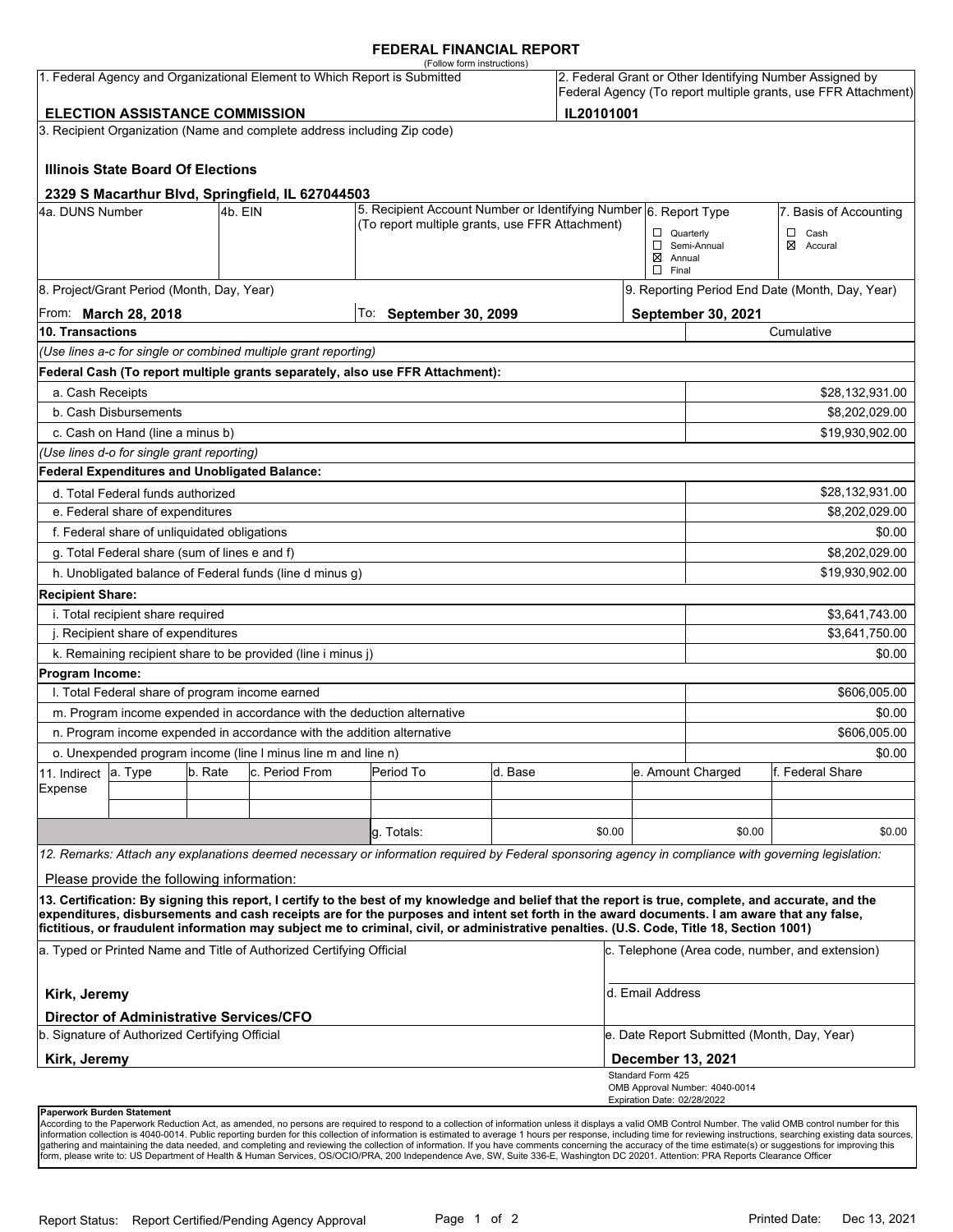#### **FEDERAL FINANCIAL REPORT**  (Additional Page)

# Federal Agency & Organization : ELECTION ASSISTANCE COMMISSION

| <b>Federal Grant ID</b>           |  |                                                                                                                                                                                                                                                                                                                                                           |
|-----------------------------------|--|-----------------------------------------------------------------------------------------------------------------------------------------------------------------------------------------------------------------------------------------------------------------------------------------------------------------------------------------------------------|
| <b>Recipient Organization</b>     |  |                                                                                                                                                                                                                                                                                                                                                           |
| <b>DUNS Number</b>                |  |                                                                                                                                                                                                                                                                                                                                                           |
| <b>DUNS Status when Certified</b> |  |                                                                                                                                                                                                                                                                                                                                                           |
| <b>EIN</b>                        |  |                                                                                                                                                                                                                                                                                                                                                           |
| <b>Reporting Period End Date</b>  |  |                                                                                                                                                                                                                                                                                                                                                           |
| Status                            |  | : Report Certified/Pending Agency Approval                                                                                                                                                                                                                                                                                                                |
| Remarks                           |  | $\therefore$ Please provide the following information:<br>State interest earned (current fiscal year): \$-0-<br>State interest expended (current fiscal year): \$-0-<br>Program income earned (current fiscal year): \$-0-<br>Program income earned breakdown (current fiscal year): \$ Source: N/A<br>Program income expended (current fiscal year): N/A |
|                                   |  | "Recipient Share" includes: \$\$3,641,743 in cash match into the fund + \$7.00 in misc.<br>income (sale of equip., etc.)                                                                                                                                                                                                                                  |
|                                   |  | "Program Income" includes: Interest earned on Security funds \$606,005.                                                                                                                                                                                                                                                                                   |
|                                   |  | Note: Federal Expenditures rounded up to agree to total fund balance.                                                                                                                                                                                                                                                                                     |

| <b>Federal Agency Review</b> |      |  |  |  |  |  |  |
|------------------------------|------|--|--|--|--|--|--|
| <b>Reviewer Name</b>         | ÷    |  |  |  |  |  |  |
| Phone #                      | ٠    |  |  |  |  |  |  |
| Email                        |      |  |  |  |  |  |  |
| <b>Review Date</b>           | ٠    |  |  |  |  |  |  |
| <b>Review Comments</b>       | - 11 |  |  |  |  |  |  |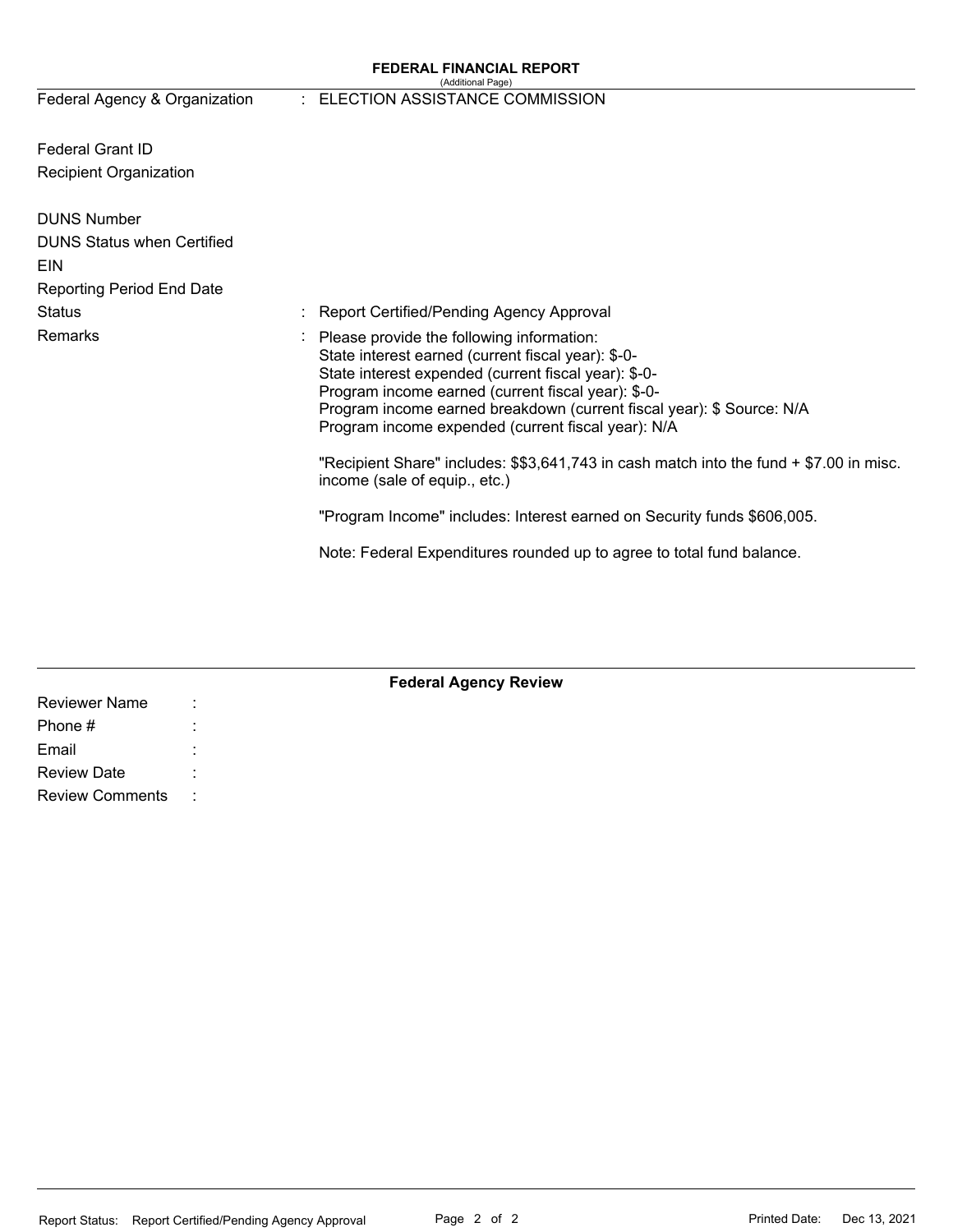# 2021-2022 EAC Progress Report

# 3. EAC Progress Report

#### **1. State or Territory:**

Illinois

### **2. Grant Number:**

#### **3. Report:**

Annual (Oct 1 - Sept 30)

#### **4. Grant:**

Election Security

#### **5. Reporting Period Start Date**

10/01/2020

#### **6. Reporting Period End Date**

09/30/2021

### 4. Progress and Narrative

7. Describe in detail what happened during this reporting period and explain how you implemented the approved grant activities in accordance with your State Plan/Program Narrative. (*Note: Your activities should align with your Grant Cost Categories Table.)*

 Illinois continues to use the election security funding to support the efforts of the Cyber Navigator Program (CNP). The CNP was required under Illinois law to support election authorities in their efforts to defend, detect, and recover from cyber-attacks. The State Board of Elections (SBE) was the victim of an attack prior to the 2016 General Election. The SBE has taken a robust approach to securing the election related systems at a state level and provided grant funds to 108 local election authorities to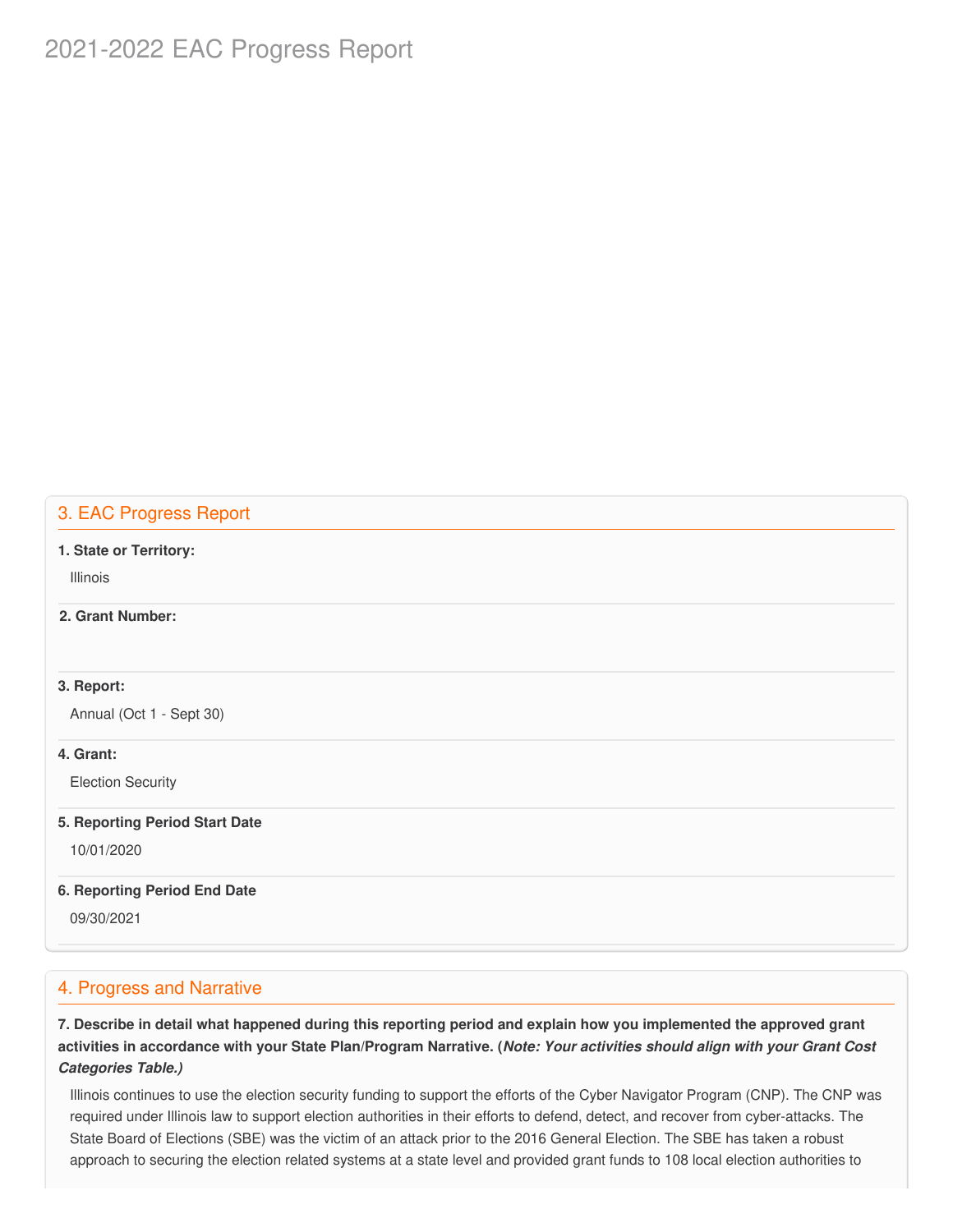secure their election related systems locally.

8. Describe any significant changes to your program during the project, including changes to your original State  **Plan/Program Narrative or favorable developments that improved program efficiency and/or service delivery.**

N/A

#### **9. Issues Encountered:**

Describe all major issues that arose during the implementation of the project and the reasons why established goals were not met, if applicable. Address each issue separately and describe whether and how the issues were resolved. Also,  **briefly discuss the implications of any unresolved issues or concerns.**

N/A

#### **10. Provide a description of any training conducted, including security training.**

All security training was conducted virtually and all 108 jurisdictions participated in the required training held virtually in 2021.

**11. Subgrants:**

#### **Did your office provide subawards to local jurisdictions during this reporting period?**

Yes

#### **12. Describe the activities carried out by your subgrantees during the reporting period.**

 The SBE awarded each local jurisdiction grants based on voting age population with a \$10,000 minimum. The jurisdictions were to utilize the funding to improve the security of their election related systems, based on recommendations provided from their required risk assessments. Additional subgrant activities included funding the required connection to the statewide voter registration database via a secure connection provided by the Illinois Century Network and providing the funding to continue to provide the cyber navigator personnel.

#### **Provide a breakdown of aggregate subawards expenditures across major categories.**

 Security : \$[1,437,833.29](https://1,437,833.29) Total : [\\$1437833.29](https://1437833.29)

#### **13. Match:**

#### **Describe how you are meeting or have met the matching requirement.**

 During the period (10/1/20 thru 9/20/21), matching funds of \$84,467 were added to the Security funding through direct cash deposit into the Help Illinois Vote Fund (Fund 206). With the match during the period, the matching requirements for the security funding have been fulfilled (for a total of \$3,641,743).

### 14. Report on the number and type of articles of voting equipment obtained with the funds. Include the amount expended  **on the expenditure table.**

N/A

# 5. Expenditures

# **15. Current Period Amount Expended and Unliquidated Obligations**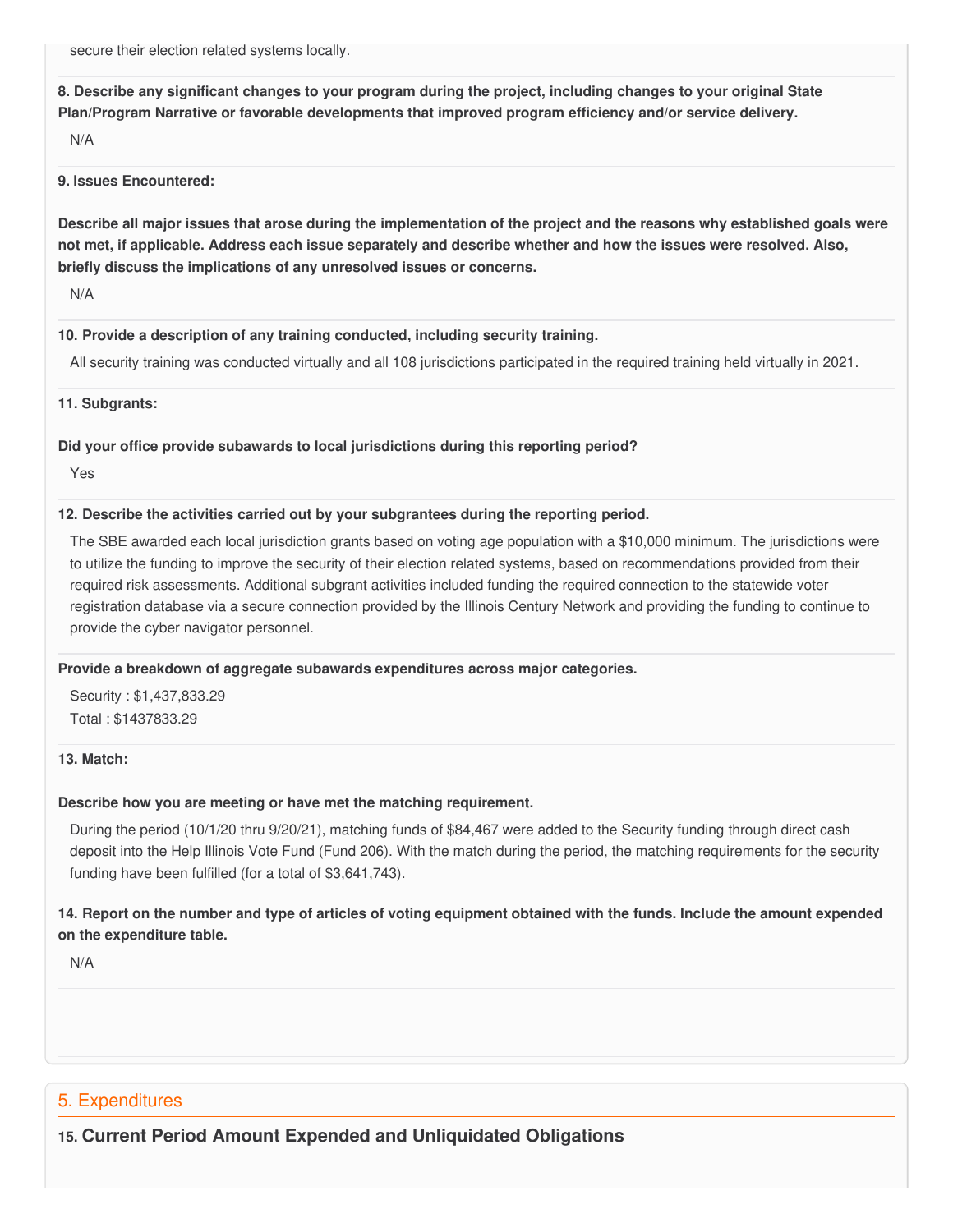### **GRANT COST CATEGORIES - FEDERAL**

Cyber Security: : \$8741890

Accessibility: : \$66150

Total : \$8808040

**Comments:** Cyber security should be [\\$8,741,890.23](https://8,741,890.23).

### **16. GRANT COST CATEGORIES - MATCH**

Cyber Security: : \$3641743

Total : \$3641743

**Comments:**

## 7. Expenditures

#### **17. Confirm Total Grant Expenditure Amounts**

 Federal : \$[8,808,040.23](https://8,808,040.23) Match : \$[3,641,743.00](https://3,641,743.00)

Total : [\\$12449783.23](https://12449783.23)

 **OMB CONTROL NUMBER: 3265-0020**

## 8. Certification

 **Name and Contact of the authorized certifying official of the recipient.**

**First Name**

Abby

### **Last Name**

Beaty

**Title**

Grants Program Manager

**Phone Number** 

**Email Address**

 **18. Add another contact to send a copy of submission confirmation and edit link?**

 **Signature of Certifying Official:**